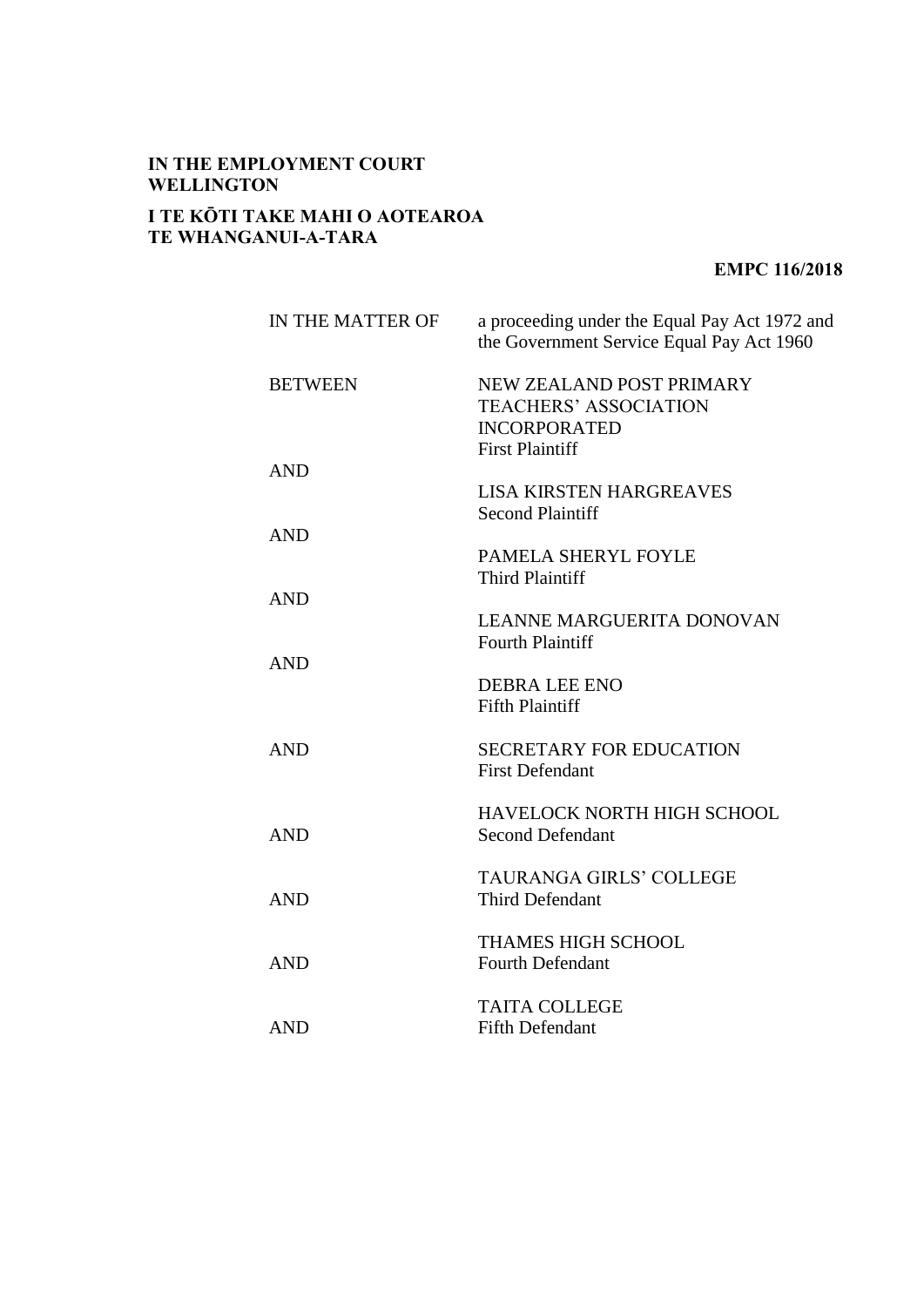Minute: Appearances: 22 June 2020 A Butler and H Bergin, counsel for plaintiffs V Casey QC, counsel for defendants

## **MINUTE TO THE PARTIES OF JUDGE K G SMITH FOLLOWING TELEPHONE DIRECTIONS CONFERENCE HELD AT 9.30 AM ON FRIDAY 5 JUNE 2020**

[1] This minute follows a recent telephone directions conference convened to discuss the further evidence that might be required to complete the hearing of this case.

[2] In anticipation of the conference Mr Butler provided a memorandum proposing that the defendants should be required to file their additional evidence by 31 July 2020 and that the plaintiffs would respond by 28 August 2020.

[3] Ms Casey QC was not able to file a memorandum but during the conference advised the Court that:

- (a) The Secretary intends to call further evidence and is in the process of procuring a data survey.
- (b) That survey is likely to take two months to result in an interim report, and four months for a final report (that is a total of four months).
- (c) Depending on the outcome of the survey, evidence is anticipated to be given by an expert and, perhaps, one other witness from the Ministry.
- (d) The Boards of Trustees (that is the second to fifth defendants) are taking independent advice, including addressing what evidence they may need to present if they seek to establish, on an objective basis, that the decisions they have made were not based on discrimination by gender. Ms Casey was unable to say if the Boards would change their representation but advised that there were no conflicts of interest between the defendants that would preclude her from continuing to represent all of them.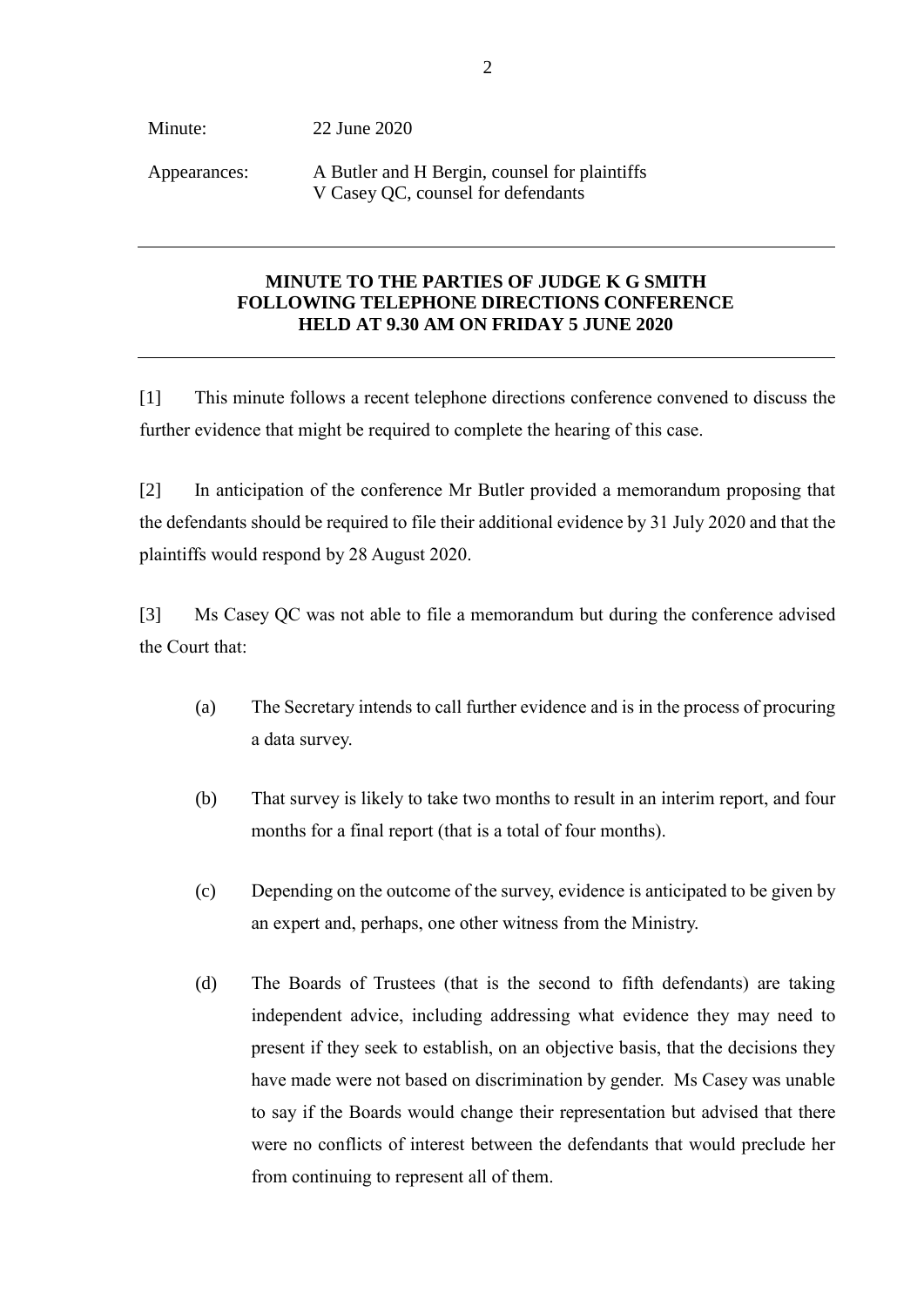(e) No witnesses who have already given evidence are to be recalled.

[7] In explaining the position about the Boards, Ms Casey asked Mr Butler for confirmation that the agreement they had made before the trial continued to hold. Expressed generally, the agreement was that the litigation concentrated on the terms of the STCA and did not involve an allegation that the Boards had failed to comply with that collective agreement by not using best endeavours to provide pro-rated timetabled non-contact time.

[8] Mr Butler expressed concern about any delay inherent in waiting for the survey to be completed. He submitted that the time to undertake a survey has passed, saying that any result likely to be produced by one would not go to the question of objective justification for differential treatment but would be about comparability.

[9] Mr Butler accepted that NZPPTA is not alleging that the Boards breached the STCA but with a caveat. NZPPTA's position is that, if the Boards want to say that there is objective justification for not treating part-timers and full-timers in the same way, they will need to "come forward with that evidence".

[10] The possibility of resolving any residual difficulties between the parties, relating to what the Boards might consider by way of further evidence, led to a request for a brief opportunity to discuss a possible way to progress the litigation. An opportunity was provided to file memoranda. None were filed and, therefore, I assume the position is as relayed at the conference. That is, NZPPTA has not resiled from the pre-trial agreement, but if the Boards are to establish objective justification for differential treatment, evidence may be required.

[11] While I am conscious of the concerns raised by Mr Butler, I accept the Secretary and Boards are entitled to produce the evidence they consider falls within the leave that has been granted. Inevitably that means allowing time to complete the survey and to present its results. That said, there need to be strong controls on how long this work takes so that the hearing can reconvene and be concluded as soon as is possible.

[12] The timetable that follows was prepared on the basis that all of the steps can be undertaken in sufficient time to allow the hearing to resume this year.

[13] I direct as follows: